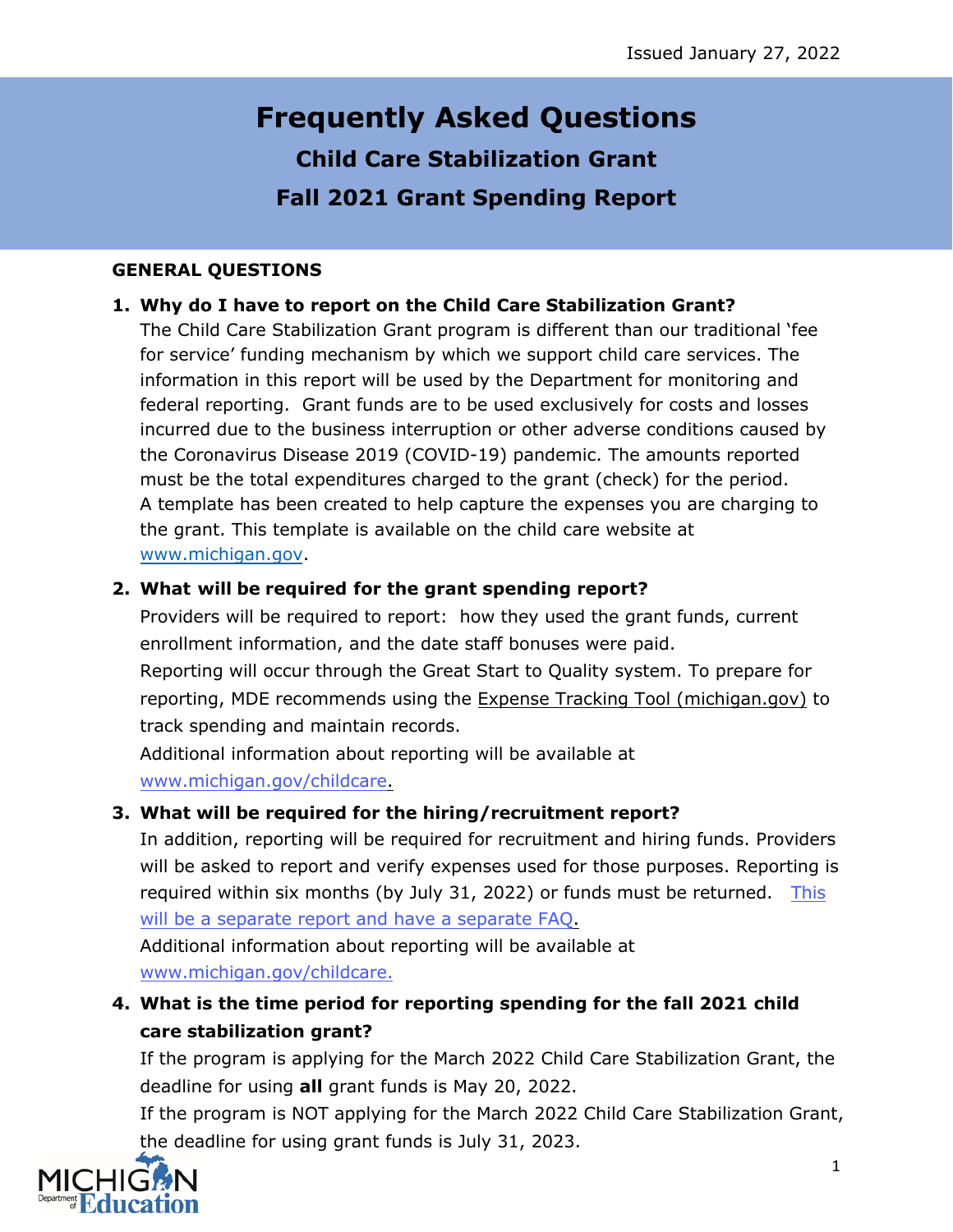# **5. What if I need help determining how to spend my grant funds?**BEFORE

you decide to return funds to MDE, we ask that providers reach out to their Great Start to Quality Call Center at 877-614-7328 for ideas on how else they might use their funds.

# **6. What if I want to return the fall 2021 grant funds or have been overpaid?**

It is very important to call the Child Development and Care office (866-990-3227) **prior** to returning funds in order to ensure funds appropriately returned and associated with your grant and your 1099-NEC gets adjusted! When you call the Child Development and Care office you will be asked to provide the following information:

- Name
- Phone number
- Provider license number
- Reason for returning funds

# **7. Will there be assistance offered in completing required reporting?**

Yes. Technical assistances will be available for all provider-types eligible for the grants. Providers can contact their Great Start to Quality Resource Center or another community partner you normally work with. For assistance with reporting at 877-614-7328. Additional resources will be available at [www.michigan.gov/childcare.](http://www.michigan.gov/childcare)

# **8. How long am I required to keep records?**

The Child Development and Care program requires that all documentation of how the funds are expended be kept on file for four years. Programs must maintain receipts for all actual expenses reported to the Department. The Department will be performing an audit on these grants. We encourage you to upload your receipts and documentation directly into your great start to quality profile/grant application as you are completing the report to save you time later and ensure you can locate the documentation.

# **9. If I want to upload my supporting documentation how do I do that?**

Supporting documentation can be added at any time. Go into your great start to quality profile and to the approved fall 2021 stabilization grants. Select the Receipts Tab Select the Grant Period (Fall 2021) Enter the Vendor Name Select the Receipt Date Enter the Purchase Amount Enter a brief Item Description Select Choose File to upload a receipt from a saved file on the device Select Save Select OK

# **10. Are bank records sufficient for receipts?**

No, bank records would not be sufficient as the sole source of documentation.

Bank records generally list the date, amount and location of a transaction, but

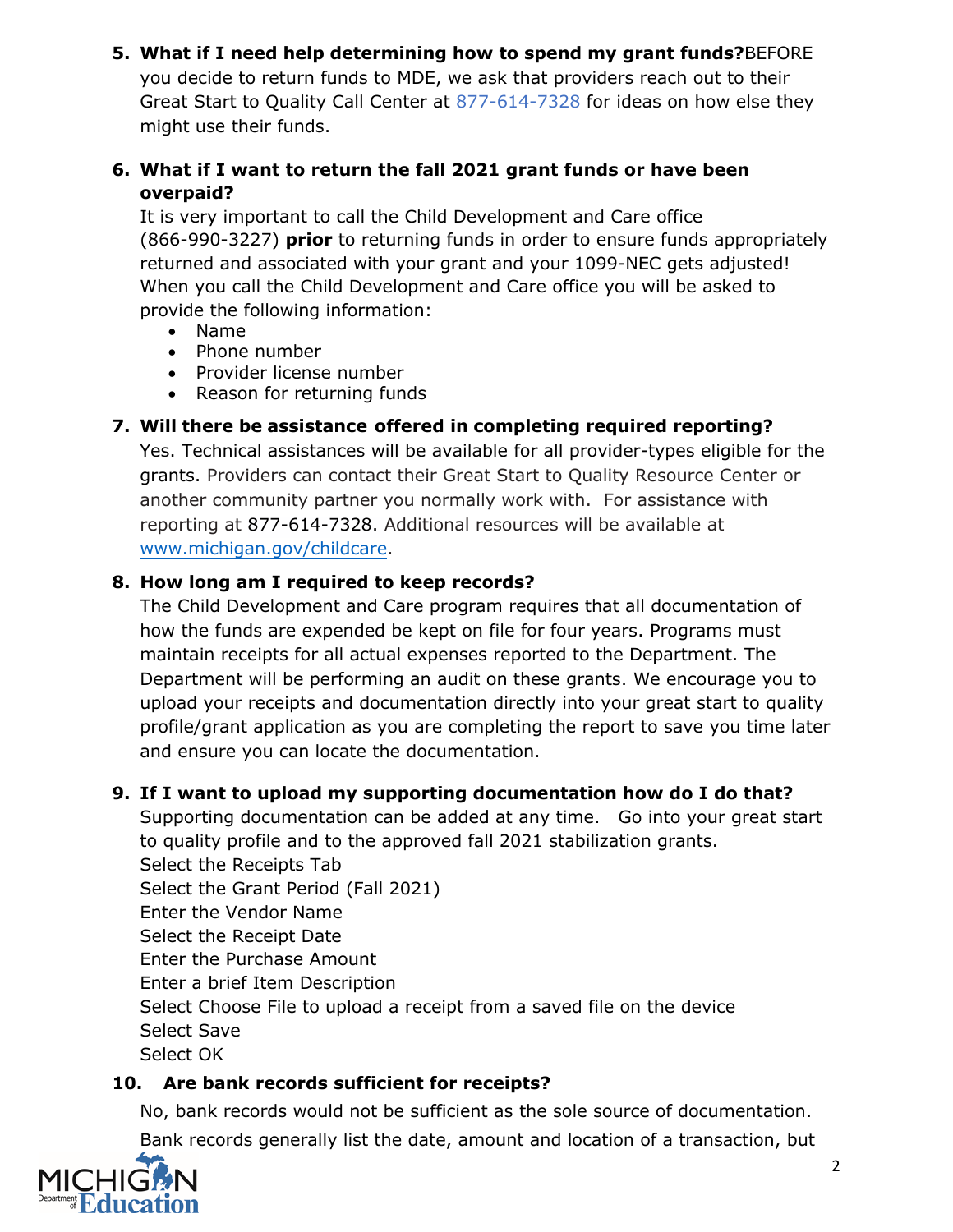fail to show purchase details. For that reason, bank records alone are insufficient.

You should also maintain records that create a trail from the expenses reported on the form back to the source document that shows the expense incurred. We would advise keeping a narrative with the expense report that explains the expense in more detail. For example, if a debit card was used to purchase PPE online three times and the only record was the bank records, you should provide a backup narrative that provides the date of the purchase, where the purchase was made, how much of the transaction was for PPE.

# **11. How do I report that I paid the staff bonus payments?**

The report template will indicate the amount of funding you received specifically to provide bonuses for your full-time staff and part-time staff.

|               | Number of Staff at<br>the Time of the<br>Application | Amount of Staff   Number of Staff   Staff Bonus<br>Bonuses Receive Bonuses Paid by Funds | March 1, 2022 | Remaining to<br>be Returned |
|---------------|------------------------------------------------------|------------------------------------------------------------------------------------------|---------------|-----------------------------|
| Full-Time     | (will prepopulate)                                   | (will prepopulate                                                                        |               |                             |
|               | from application)                                    | from application)                                                                        |               |                             |
| Part-Time     | (will prepopulate                                    | (will prepopulate                                                                        |               |                             |
|               | from application)                                    | from application)                                                                        |               |                             |
| <b>Totals</b> | (will prepopulate                                    | (will prepopulate                                                                        |               |                             |
|               | from application)                                    | from application)                                                                        |               |                             |

I certify that all funds received for staff bonuses were used for that purpose. I understand that I must maintain a record of these bonus payments for four years and provide documentation if requested by the Department.

# **12. What if I didn't use all of the staff bonus funds I received?**

Providers **must return funds** if they did not issue the bonus funds to staff by March 1, 2022. Any bonus funds not paid by March 1, must be returned to MDE by April1, 2022. See Question #6 above for instructions on returning funds.

## **13. How do I report on my grant spending?**

You received operational funds from the Child Care Stabilization Grant. The report is meant to capture how you used the grant funds on allowable expenses and will be reported the Office of Child Care in the Departments federal reporting.

You cannot charge expenses that are covered by another dedicated funding source (Head Start/Early Head Start, Preschool for All/Prevention Initiative, disaster relief funding, Paycheck Protection Program, other federal funding sources, etc.)

| <b>Personnel Costs</b> | Funds Used   Expense Description |
|------------------------|----------------------------------|
| Salaries               |                                  |

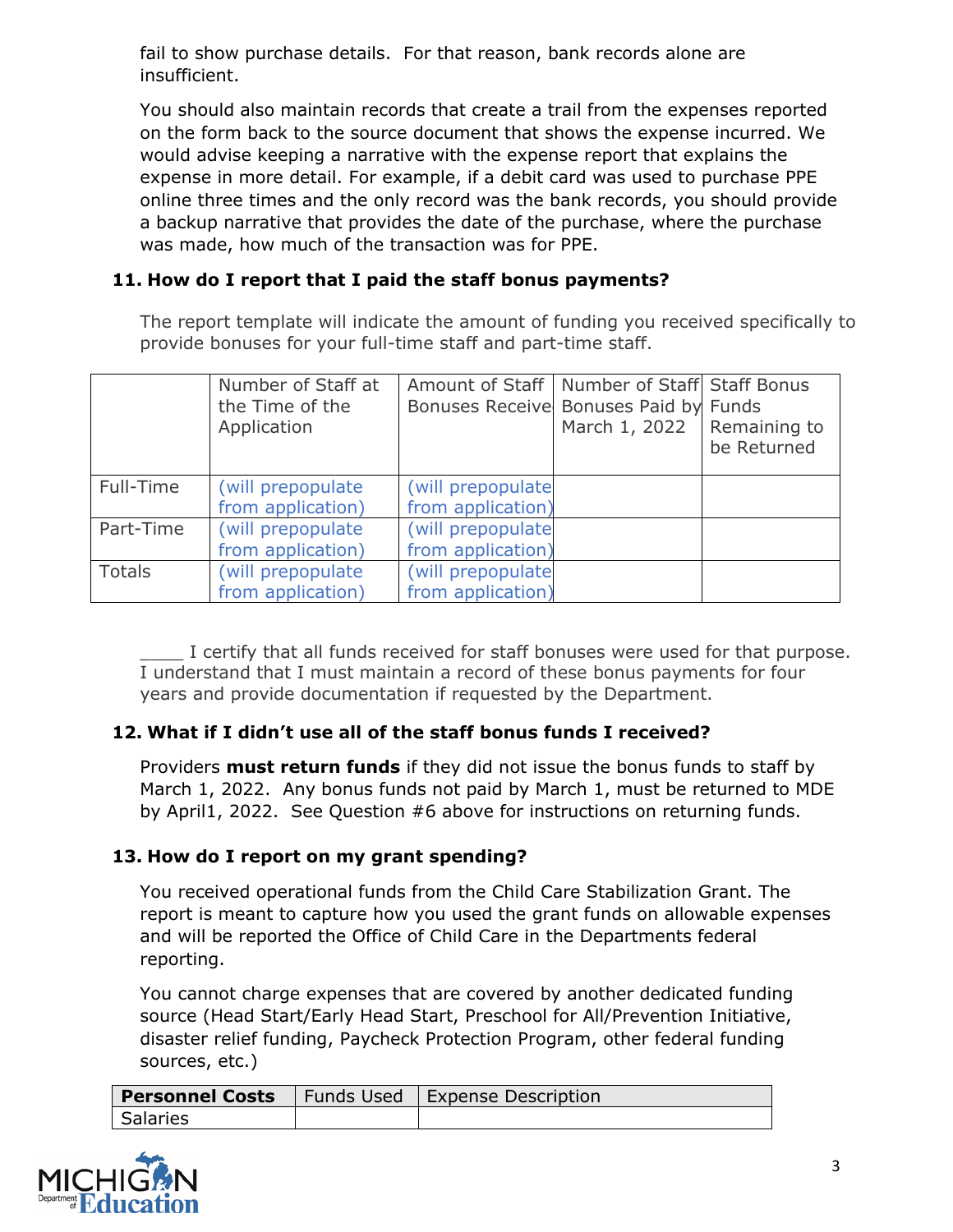| <b>Personnel Costs</b>                 | <b>Funds Used</b> | <b>Expense Description</b> |
|----------------------------------------|-------------------|----------------------------|
| Employment                             |                   |                            |
| Taxes, Self                            |                   |                            |
| <b>Employment Tax</b>                  |                   |                            |
| and Fringe                             |                   |                            |
| <b>Benefits</b>                        |                   |                            |
| Increased                              |                   |                            |
| Personnel                              |                   |                            |
| Salaries/Wages                         |                   |                            |
| (recruitment                           |                   |                            |
| bonus, staff bonus                     |                   |                            |
| premium pay)                           |                   |                            |
| Rent, Mortgage,                        | <b>Funds</b>      | <b>Expense Description</b> |
| Utilities,                             | Spent             |                            |
| <b>Facilities</b>                      |                   |                            |
| Maintenance,                           |                   |                            |
| and Insurance                          |                   |                            |
| Rent/Mortgage,                         |                   |                            |
| Utilities,                             |                   |                            |
| Insurance,                             |                   |                            |
| Telephone/Internet                     |                   |                            |
| Maintenance<br><b>Minor Renovation</b> |                   |                            |
| <b>Personal</b>                        | <b>Funds</b>      |                            |
| <b>Protective</b>                      | Spent             | <b>Expense Description</b> |
| <b>Equipment</b>                       |                   |                            |
| (PPE), Cleaning                        |                   |                            |
| and Other Health                       |                   |                            |
| and Safety                             |                   |                            |
| <b>Practices</b>                       |                   |                            |
| Cleaning and                           |                   |                            |
| Sanitation                             |                   |                            |
| Supplies, PPE and                      |                   |                            |
| COVID testing                          |                   |                            |
| <b>Equipment and</b>                   | <b>Funds</b>      | <b>Expense Description</b> |
| <b>Supplies</b>                        | Spent             |                            |
| Software                               |                   |                            |
| Computers and IT                       |                   |                            |
| <b>Goods and</b>                       | <b>Funds</b>      | <b>Expense Description</b> |
| <b>Services</b>                        | Spent             |                            |
| Food                                   |                   |                            |
| Consumable                             |                   |                            |
| <b>Supplies</b>                        |                   |                            |
| Classroom                              |                   |                            |
| <b>Materials</b>                       |                   |                            |
| Sleeping                               |                   |                            |
| Equipment                              |                   |                            |
| <b>Licensing Fees</b>                  |                   |                            |
| <b>Mental Health</b>                   | <b>Funds</b>      | <b>Expense Description</b> |
| <b>Services</b>                        | Spent             |                            |
| <b>Mental Health</b>                   |                   |                            |
| Consultation                           |                   |                            |

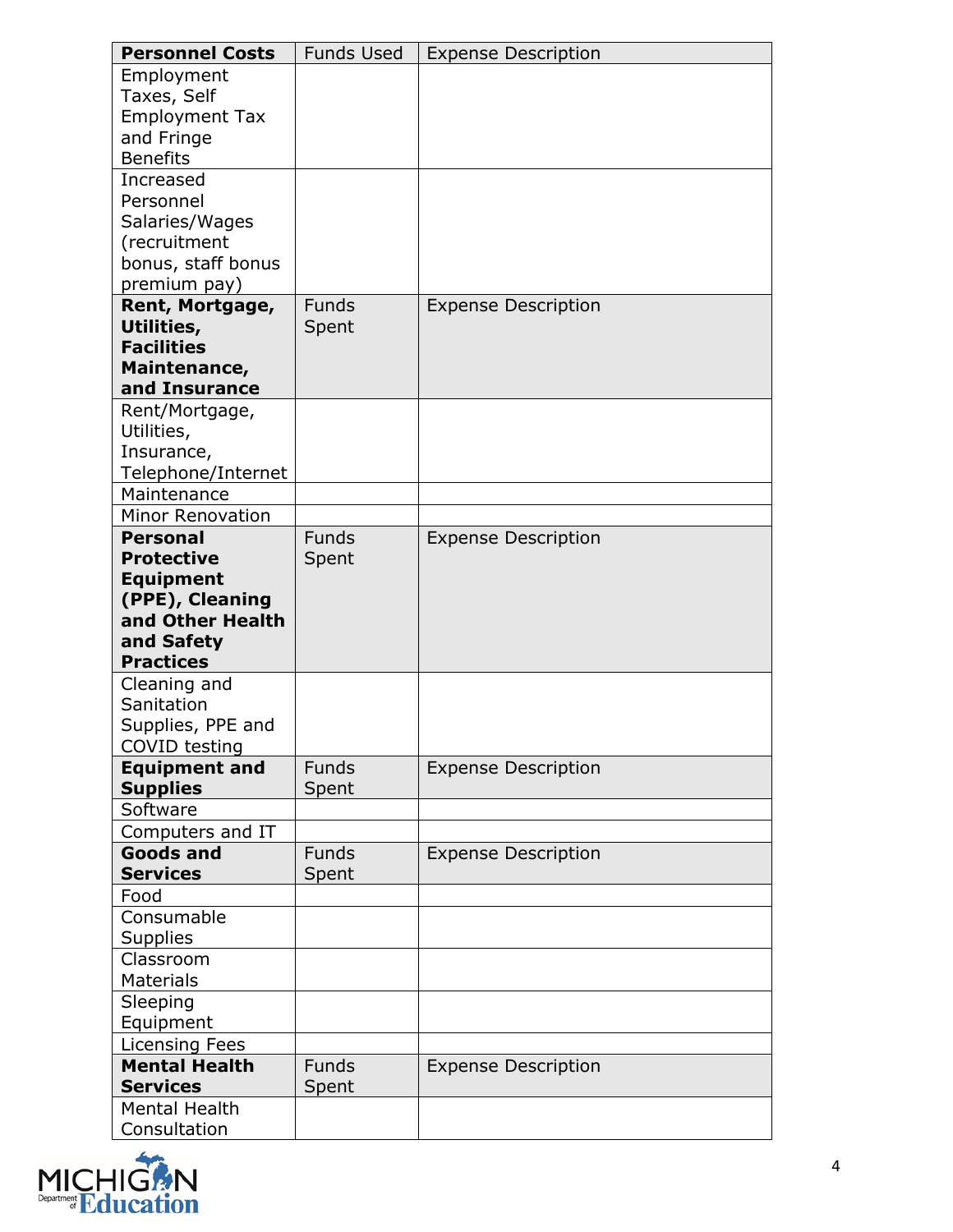| <b>Personnel Costs</b> | <b>Funds Used</b> | <b>Expense Description</b> |
|------------------------|-------------------|----------------------------|
| <b>Tuition Relief</b>  | <b>Funds</b>      | <b>Expense Description</b> |
| <b>Provided to</b>     | Spent             |                            |
| <b>Families</b>        |                   |                            |
| <b>Tuition Relief</b>  |                   |                            |
| Provided to            |                   |                            |
| <b>Families</b>        |                   |                            |
| <b>Past Expenses</b>   | <b>Funds</b>      | <b>Expense Description</b> |
|                        | Spent             |                            |
| Paying for past        |                   |                            |
| expenses               |                   |                            |
| <b>Total Awarded</b>   | (will             |                            |
|                        | prepopulate       |                            |
|                        | from              |                            |
|                        | application)      |                            |
| <b>Total Expenses</b>  | (will             |                            |
|                        | calculate as      |                            |
|                        | information       |                            |
|                        | is entered)       |                            |
| <b>Funds Remaining</b> | (will             |                            |
|                        | calculate as      |                            |
|                        | information       |                            |
|                        | is entered)       |                            |

#### **14. Where can I find a list of allowable expenses?**

You can find a list of allowable expenses at www.michigan.gov/childcare.

#### **15. Did you provide relief to parents from copayments?**

This was not required, however you will be asked to report whether you were able to provide tuition relief for any families.

#### **16. How do I report on my enrollment?**

You will be asked to provide an update on your current enrollment. We will be asking what your enrollment capacity is and what your average enrollment is.

• **Enrollment capacity:** The total number of children your program **could** enroll in the **current** month based on your physical capacity, staffing, instructional approach, etc. Please note that this may be the same or less than your licensed capacity.

|                                       | <b>Enrollment</b><br>Capacity | <b>Average</b><br><b>Enrollment</b> |
|---------------------------------------|-------------------------------|-------------------------------------|
| Infant(birth-12<br>months)            |                               |                                     |
| <b>Toddler</b><br>$(1 - 3)$<br>years) |                               |                                     |
| Preschool (3-5)                       |                               |                                     |
| <b>School</b><br>Age                  |                               |                                     |

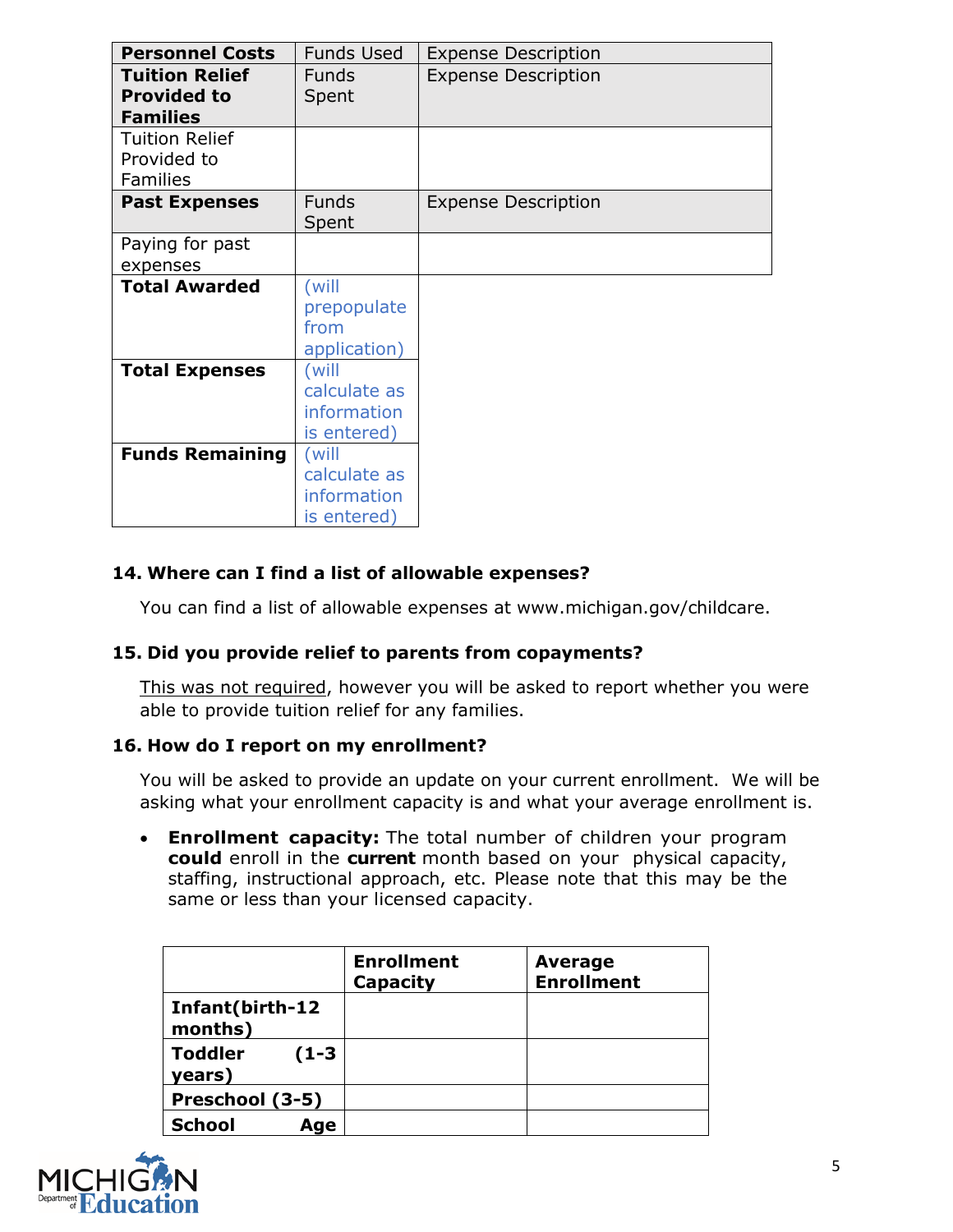|                       | <b>Enrollment</b><br>Capacity | <b>Average</b><br><b>Enrollment</b> |
|-----------------------|-------------------------------|-------------------------------------|
| (Before<br>and        |                               |                                     |
| <b>After</b><br>Care, |                               |                                     |
| <b>Summer Care)</b>   |                               |                                     |

• **Average enrollment:** The total number of children enrolled in your program within the last month, at the time of submission.

You will also be asked:

- By your own definition are you fully enrolled? Y or N
- If no, why?
	- o Operating fewer hours
	- o Can't meet ratios due to staffing challenges
	- o COVID health and safety protocols
	- o Previously enrolled children have not returned to care and I'm saving their spot
	- o Families haven't enrolled
	- o Other, please describe
- Do you have a waiting list? Y or N
- Are you fully staffed? Y or N

#### **17. What are the grant certifications?**

Grant certifications remain the same as the original applications. You will be certifying that you:

- Payment of staff bonuses
- Have spent grant funds on allowable expenses
- That you will participate in monitoring activities and provide requested documentation
- When you must notify the Department when you permanently close your program.

## **18. Is the grant award considered taxable income at the state and federal levels?**

Yes. The Child Care Stabilization Grant is considered income and is taxable. Programs that are awarded a grant will receive an IRS Tax Form 1099-NEC. This funding is subject to the same tax rules as regular CCDF funding. State tax rules apply.

Regarding federal tax rules, please contact your tax preparer or the Internal Revenue Service for guidance. In some cases, funds used to cover operating expenses may be exempt from taxation.

We strongly urge you talk with your tax preparer to create a plan for how to estimate the tax implications for planning purposes.

View additional information about tax implications here: [Child Care Stabilization](https://www.michigan.gov/documents/mde/Tax_implications_740185_7.pdf)  [Grant Tax Implications \(michigan.gov\)](https://www.michigan.gov/documents/mde/Tax_implications_740185_7.pdf)

#### **19. Can these funds be used to help cover the costs of consulting with a tax preparer?**

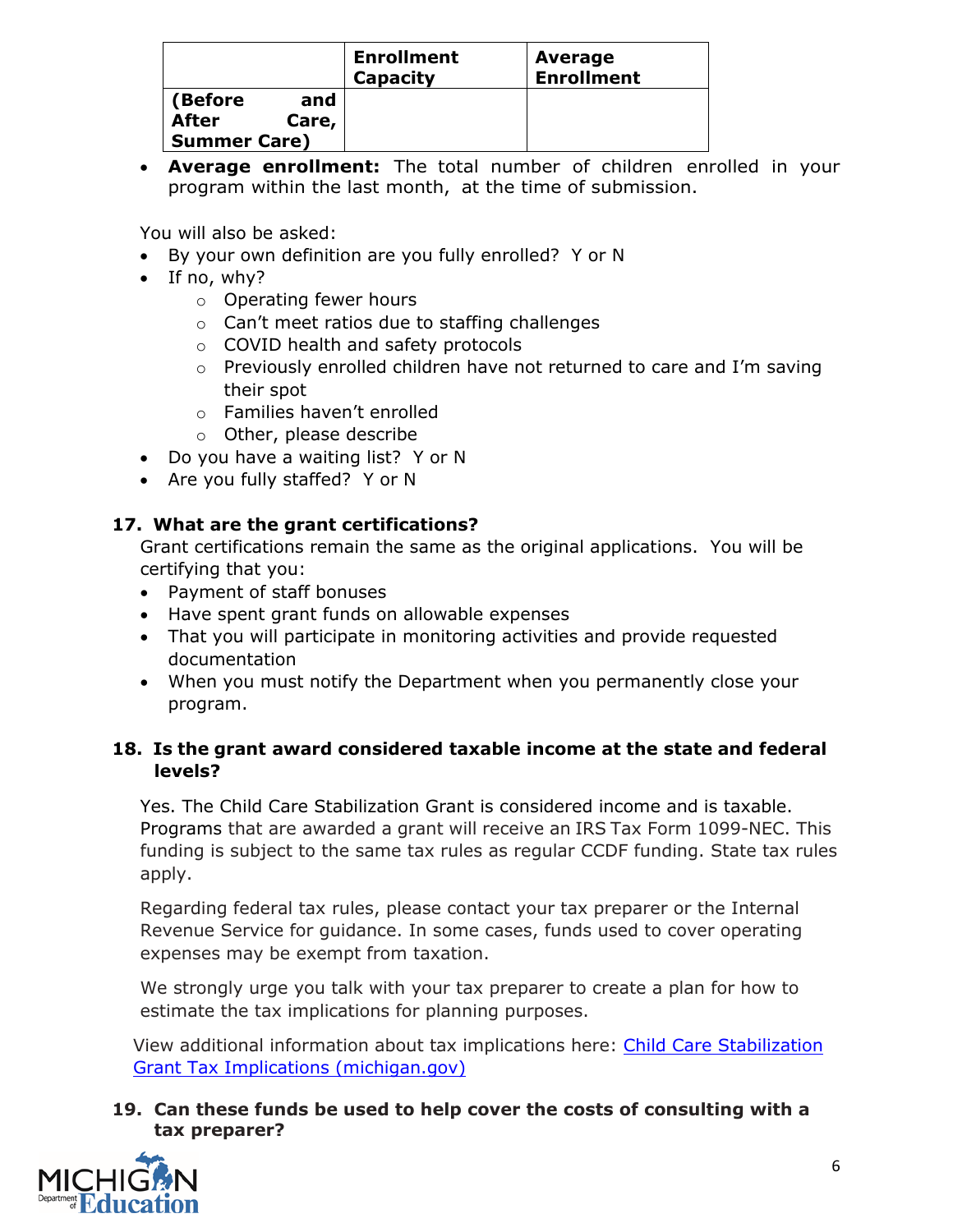Yes. Funds can be used for this purpose under "goods and services".

## **20. Can these funds be used to pay for state and federal taxes?**

No. The grant can only be used to support payroll and property taxes. Please consult a tax professional for all tax related questions.

#### **21. Are child care stabilization subgrants considered "payments made to beneficiaries of a federal program," as described in 45 CFR 75.2, similar to direct child care subsidies paid under the voucher program? Or are these considered "sub-recipients"?**

Child Care Stabilization subgrants includes in the ARP Act are benefits to a child care provider and are considered payments made to beneficiaries of a federal program, which is the same as with child care subsidies under the voucher program. Providers receiving stabilization subgrants are not categorized as "subrecipients" as defined at 45 CFR 75.2.

#### **22. Are construction and major renovations allowed?**

[Construction and major renovations](https://gcc02.safelinks.protection.outlook.com/?url=https%3A%2F%2Fwww.michigan.gov%2Fdocuments%2Fmde%2FStabilization_Grant_Allowable_Uses_740186_7.pdf&data=04%7C01%7CBrewer-WalravenL%40michigan.gov%7Cc32e6e68eb0a44d9a5e508d99fb36dbd%7Cd5fb7087377742ad966a892ef47225d1%7C0%7C0%7C637716415244560333%7CUnknown%7CTWFpbGZsb3d8eyJWIjoiMC4wLjAwMDAiLCJQIjoiV2luMzIiLCJBTiI6Ik1haWwiLCJXVCI6Mn0%3D%7C1000&sdata=AqBZ0jGBYsmgcEM3J5OvrO630vcy7rm4NgUfKcwuxoQ%3D&reserved=0) are specifically not allowed. Major renovation means: (1) structural changes to the foundation, roof, floor, exterior or load-bearing walls of a facility, or the extension of a facility to increase its floor area; or (2) extensive alteration of a facility such as to significantly change its function and purpose, even if such renovation does not include any structural change.

Improvements to a facility that are not considered major renovations may be considered minor renovations, facility maintenance, or improvements are allowed. See list of allowable expenses at the website [www.michigan.gov/childcare.](http://www.michigan.gov/childcare)

# **23. Can I use the grant funds for previously incurred costs?**

Costs incurred after the declaration of the public health emergency on January 31, 2020, (but before the March 11, 2021, ARP Act date of enactment), for any of the uses of funds outlined above, as long as those uses were made in response to the COVID-19 public health emergency (including child care operating expenses related to rent and mortgage and facilities; insurance, utilities, internet, phones, personal protective equipment, sanitation, and health and safety; equipment and supplies; goods and services; and mental health services as described above).

Expenses incurred between January 31, 2020 and March 11, 2021 specifically related to COVID and not paid for by other federal funding sources can be paid with this grant.

Current expenses are those that you incurred after March 11, 2021. For allowable uses see the [Allowable Expenses document.](https://www.michigan.gov/documents/mde/Stabilization_Grant_Allowable_Uses_740186_7.pdf)

## **24. What if I permanently close my program before July 31, 2022?**

If you permanently close your program before July 31, 2022 you must repay any unspent funds to MDE. You will still be responsible for submitting

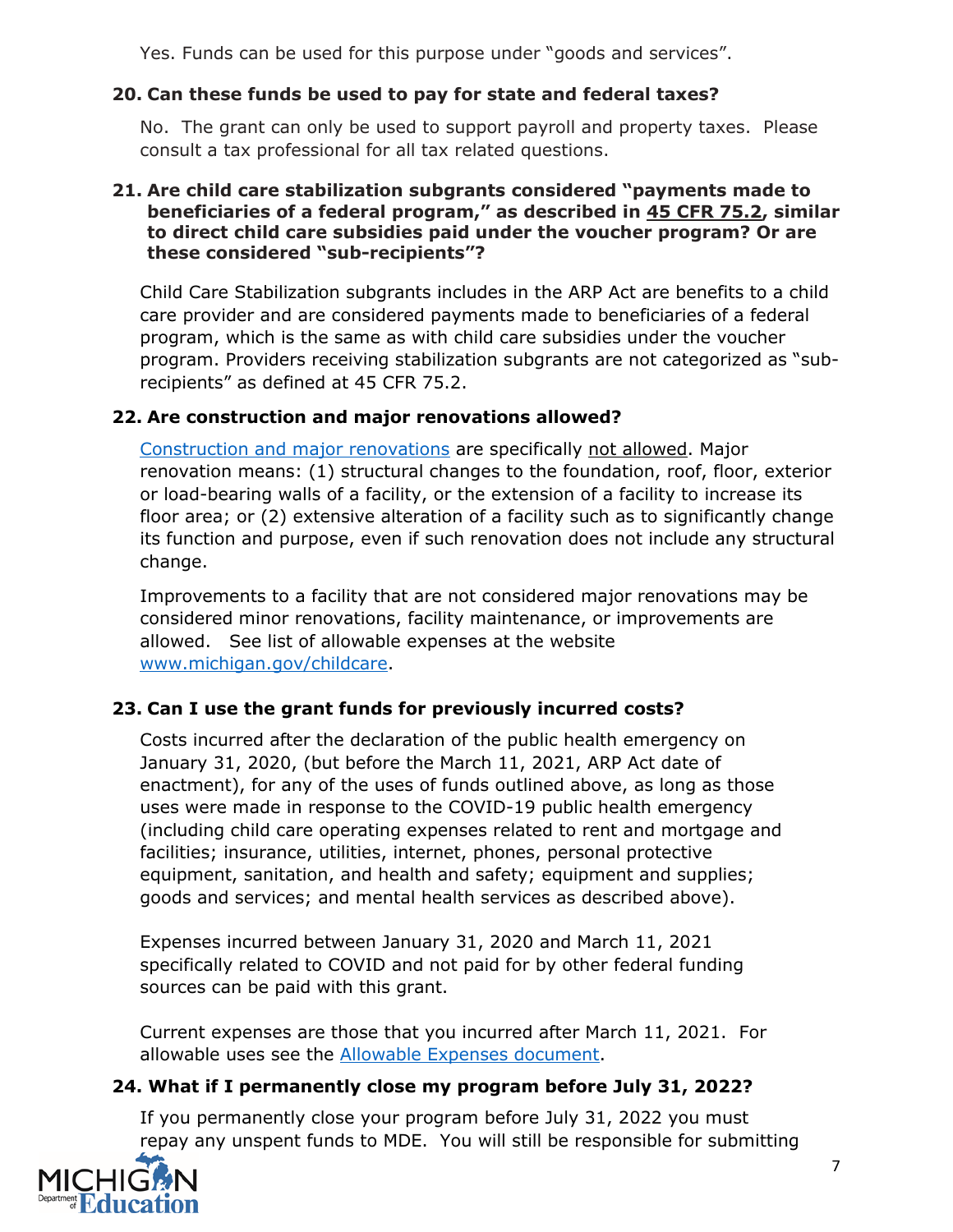a grant spending report and hiring/recruitment report (if applicable). You will also be required to save receipts for four years for monitoring purposes and provide to the MDE if requested.

# **BONUS PAYMENTS**

# **1. Can we split the staff bonus payment between pay periods?**

No. Please pay the staff bonus in one payment, taxed as supplemental income.

# **2. What do I do if staff resigns before payment of the bonus?**

We did not collect identifying information on staff members. If you intend to replace the staff member before March 1, please pay the bonus to the new staff member. If you do not replace the staff member by March 1, please return the money as per the instructions below.

Providers **must return funds** if they did not issue the bonus funds to staff by March 1, 2022. Any bonus funds not paid by March 1, must be returned to MDE by April 1, 2022. See Question #6 above for how to return funds.

# **3. What do I do if staff resigns after payment of the bonus?**

Indicate on your report that the bonus was paid.

# **4. Is the staff bonus taxable?**

Yes. Per the Department of Treasury:

• A bonus payment — broadly defined for tax purposes as anything paid to an employee beyond the employee's regular wage  $-$  is treated as a supplemental wage under

federal tax law.

• Supplemental wages are taxable when received by the employee and, thus, subject

to mandatory tax withholding (federal and state) and employment taxes by the employer.

## **5. What is the deadline for returning unspent staff bonus funds?**

April 1, 2022.

# **SALARIES**

#### **1. If we are receiving private pay that falls short of covering expenses, does the Child Care Relief Fund Grant only cover the difference OR can we expense salaries etc. against the full amount of the grant, and save Private Pay funds against future expenses or shortfalls?**

Yes, you can expense all salaries toward the full amount of the grant as long as those staff are not covered by other grant or federal relief funds and save private pay funds to pay for expenses not covered by the grant.

# **2. For salaries, do you want the gross amount or the net amount?**

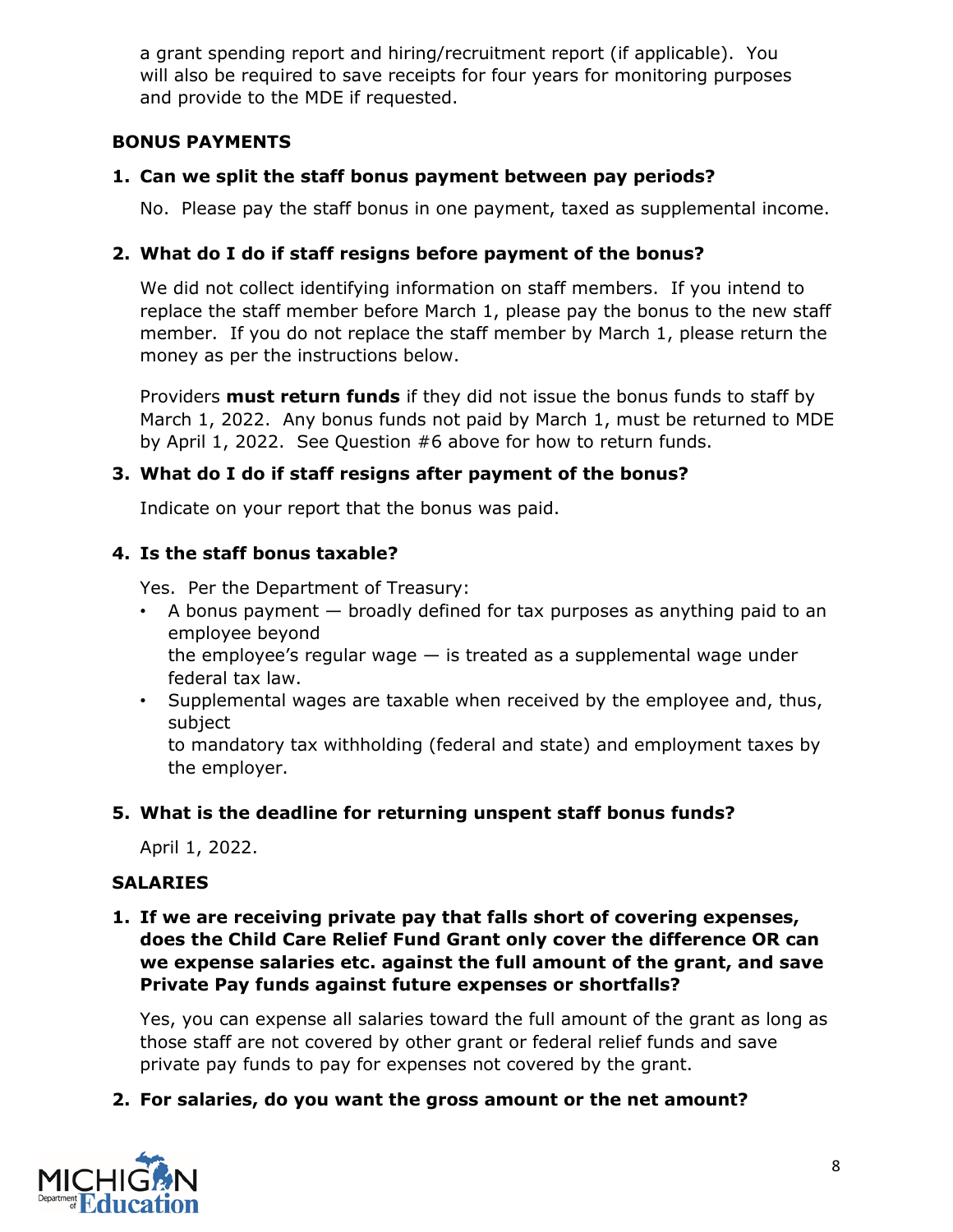List the full amount of your cost for salary for your staff. Fringe benefits are also allowable costs but are reported separately on the budget reporting form.

## **3. Can I expense all employees' salaries to the grant?**

To be counted as an employee, you must be withholding state and federal taxes and paying the employers share of FICA.

## **4. How does a family child care owner account for their salary, draw or pay?**

A family child care provider or owner may enter what you pay yourself in salary equivalent. To find this number, you could use the number from Line 31 of your 2021 Schedule C. The amount listed reflects your net annual income (your "take home" pay for calendar year 2021 after paying the financial obligations and operating expenses of your child care business). Divide the number listed on line 31 by 12 months if you want to determine your average monthly net pay. This is a reasonable number to use as your salary equivalent (net profit) for March 12, 2021 through the date you prepare your grant report.

## **5. Can the entire grant be used toward staff salary, or do we have to use the funding in multiple categories?**

Yes, the entire grant amount can be used solely on salaries as long as staff salaries are not covered by another funding source, like Head Start or GSRP

#### **6. Can you use the cost for hiring a staffing agency to stay properly staffed due to COVID related issues?**

Yes.

## **7. Can family child care owners and Center Directors be considered staff? Can we pay ourselves?**

Yes, you can pay yourself. Show the amount in Salaries.

## **8. How do you want home providers to show proof of payment to self?**

Payment to yourself should be included in the salaries line of the budget reporting form.

The easiest way to document this would be to write yourself a check and deposit it in your personal account. Another way would be to upload a copy of your 2021 Schedule C after you file your 2021 tax return.

## **9. Can you spend the grant on payroll taxes?**

Yes. Payroll taxes are part of the salary expenses and can be included in what you claim.

# **10. Can I offer hazard pay to my staff using grant dollars?**

Yes. Hazard pay is an allowable grant expense.

## **11. Can I pay staff a bonus for returning to work?**

Yes

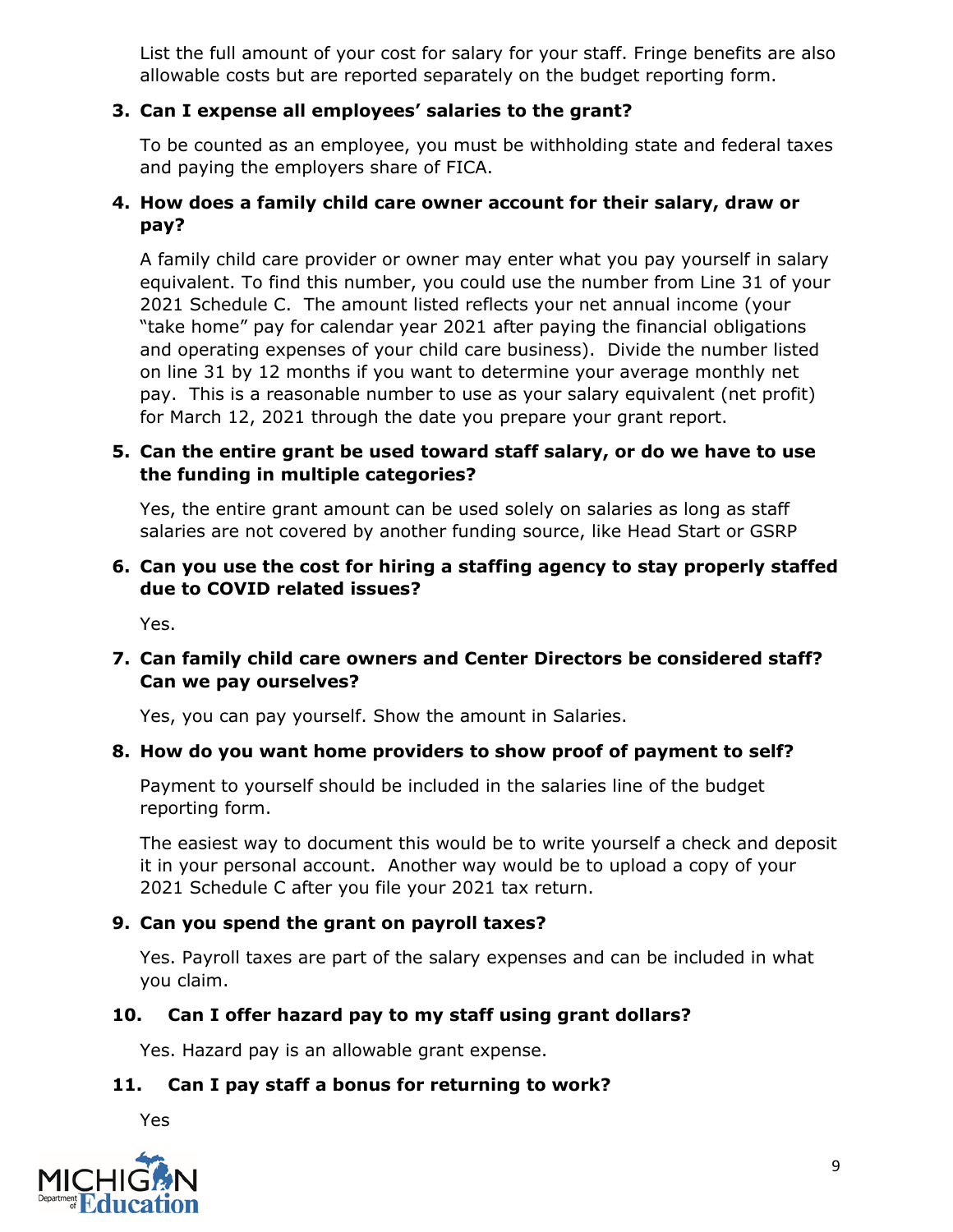#### **FRINGE BENEFITS**

## **1. What exactly qualifies as fringe benefits?**

Fringe benefits are commonly known as non-wage compensation benefits. These often include health insurance, retirement plans, family, and medical leave, etc.

#### **2. Do salaries include employer portion of FICA, Medicare, and health insurance?**

FICA, Medicare, and health insurance should be claimed in fringe benefits and can be covered by the grant.

#### **3. Can salaries include health care benefit costs?**

Health care benefit costs can be included under Fringe Benefits if you provide to your employees.

#### **4. Can I expense fringe benefits for staff that are paid by other public funding sources?**

No. The fringe benefits should follow the staff salary. If the staff is paid out of other public funding sources, there fringe benefits should also be paid out of other public funding sources.

#### **OCCUPANCY COST**

#### **1. If I'm a home provider how much can I charge to the grant?**

If you are a Family Child Care Home, you may charge the percentage of rent/mortgage that is attributable to your home business. You may use the time space percentage you use for tax purposes associated with your business. If you have questions please speak to your tax preparer.

#### **2. What are examples of occupancy costs? And is there a certain percentage of this cost that can be paid with the grant funds?**

Occupancy costs cover rent and mortgage. There is not a certain percentage that must be claimed for occupancy costs, however there is a maximum percentage. The maximum percentage would match the percentage you may claim on your taxes for your home-based business. If you have questions please speak to your tax preparer.

#### **3. Is rent the only acceptable occupancy cost or is Mortgage acceptable as well?**

Both rent and mortgage are allowable expenses.

#### **4. Do property taxes count towards occupancy costs?**

Yes.

#### **5. Can we include business insurance payments as occupancy cost?**

Yes.

## **UTILITIES**

## **1. Which utilities are covered?**

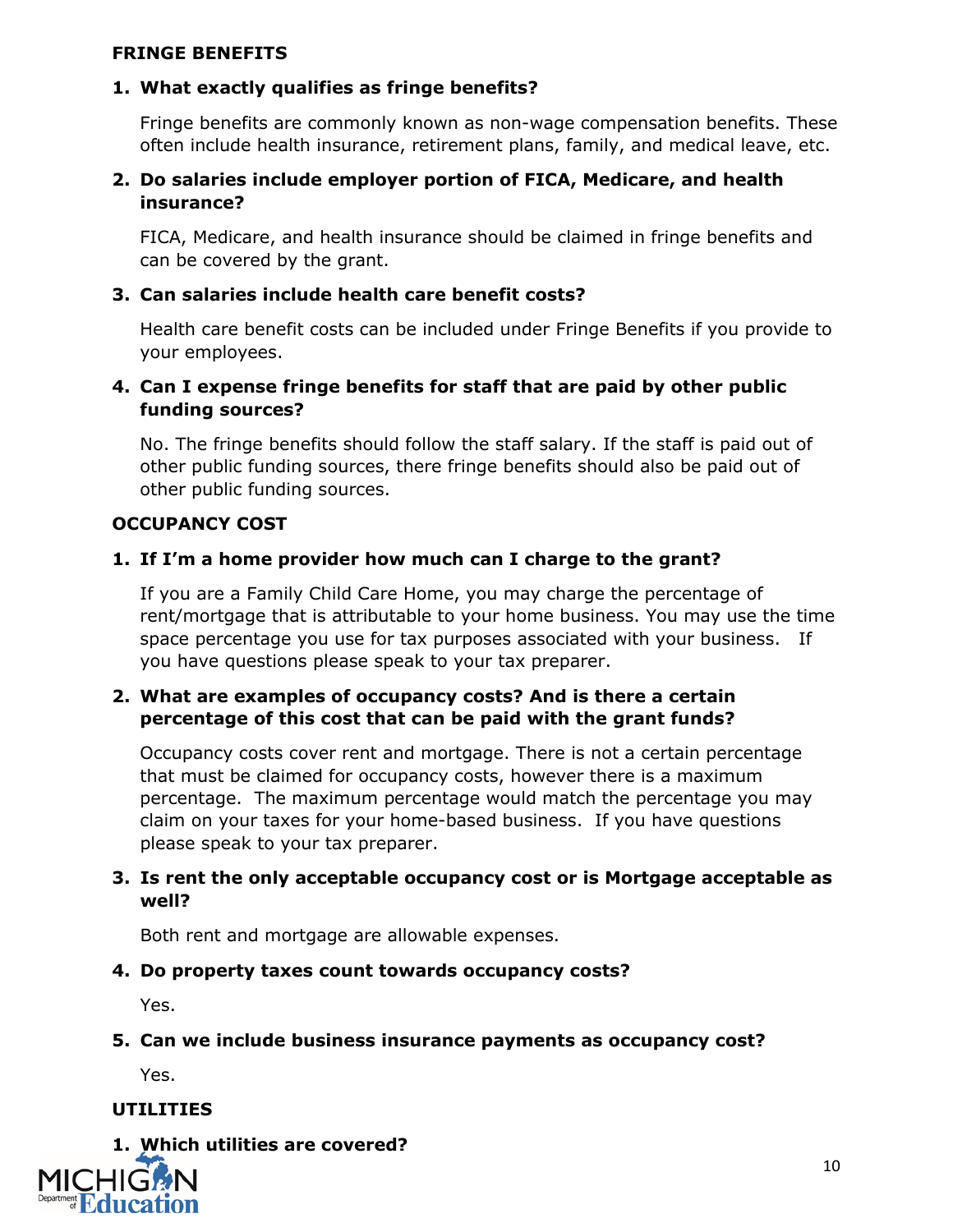All utilities needed to operate your program including gas, water, electric, telephone expense, etc. are allowable expenses.

If you are a Family Child Care Home, you may charge the percentage of rent/mortgage that is attributable to your home business. You may use the time space percentage you use for tax purposes associated with your business. If you have questions please speak to your tax preparer.

# **2. Can I charge 100% of my utilities to the grant?**

Not for a home based business. If you are a Family Child Care Home, you may charge the percentage of rent/mortgage that is attributable to your home business. You may use the time space percentage you use for tax purposes associated with your business. If you have questions please speak to your tax preparer.

# **Food Service**

# **1. Can 100% of food service expense be covered with grant funds?**

Food services is an allowable grant expense and expenses related to snacks and meals not reimbursed by CACFP can be covered by the grant.

# **SUPPLIES (CONSUMABLES)**

## **1. What are some examples for consumable supplies?**

If you are purchasing paper plates and cups due to COVID restrictions this could be an allowable expense. If you have had to alter your curriculum due to social distancing and additional supplies are needed to teach the children, that would also qualify as an allowable expense.

## **PPE/CLEANING SUPPLIES & TESTING**

**1. Would additional cleaning services from a janitorial service to clean more times a day/do deep cleaning fit into Contractual Services or PPE/Cleaning Supplies?**

Yes.

# **2. What testing could be covered?**

You may pay for COVID testing for your staff as an allowable grant expense.

## **3. Can all cleaning supplies be expensed to the grant or only additional supplies needed for COVID related activities?**

Yes. All cleaning supplies, maintenance supplies, and PPE are allowable expense with grant funds.

# **EQUIPMENT**

# **1. What equipment is considered an allowable grant expense?**

If the equipment needed can be directly related to COVID then it is an allowable expense. For example, this category could include the purchase and installation of hand washing stations, partitions to promote social distancing, an additional washing machine or vacuum.